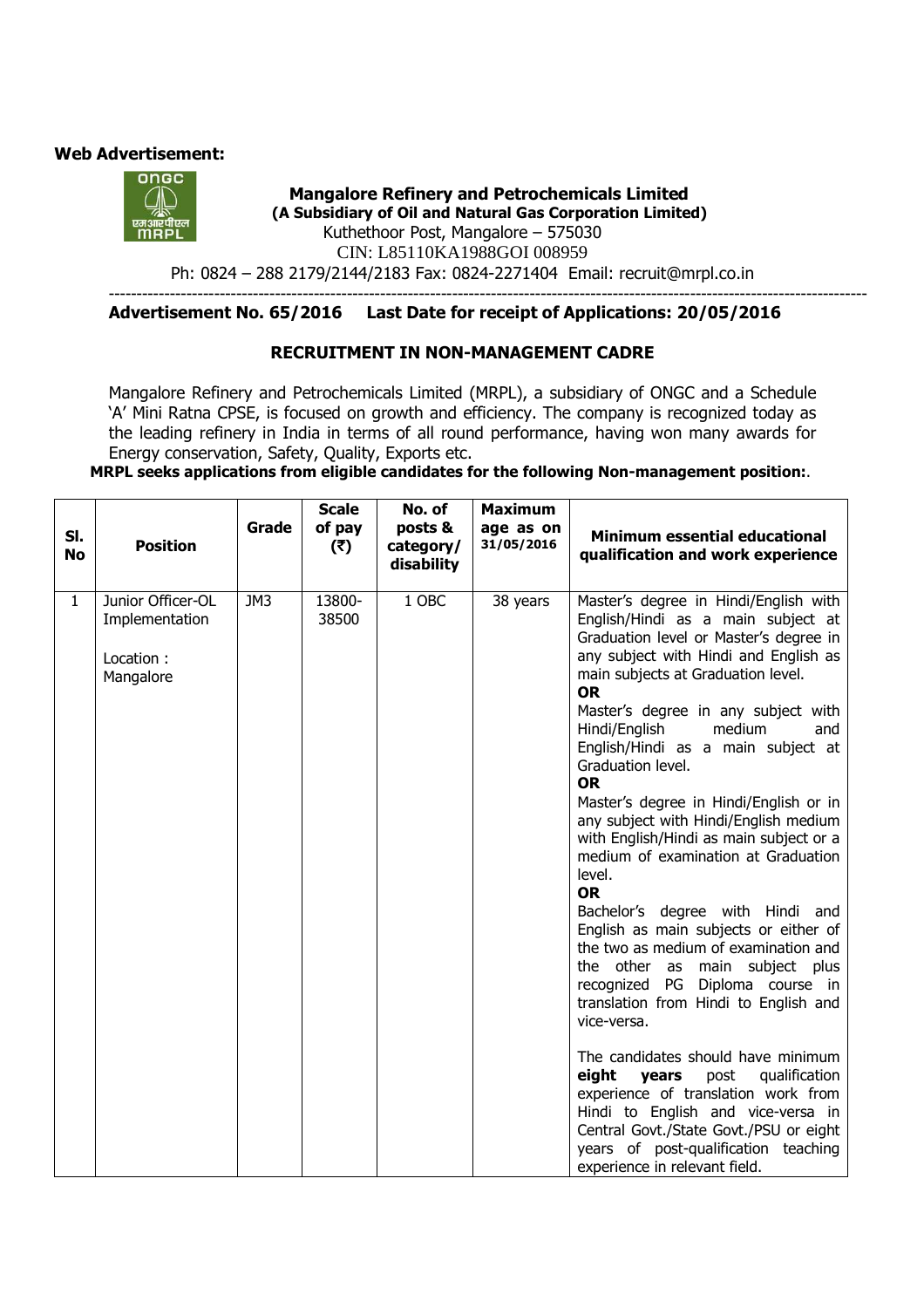| $\overline{2}$ | Junior Hindi<br>Translator<br>Location:<br>Mangalore          | JM3 | 13800-<br>38500 | 1 SC                                                                     | 38 years | Master's degree in Hindi/English with<br>English/Hindi as a main subject at<br>Graduation level or Master's degree in<br>any subject with Hindi and English as<br>main subjects at Graduation level.<br><b>OR</b><br>Master's degree in any subject with<br>medium<br>Hindi/English<br>and<br>English/Hindi as a main subject at<br>Graduation level.<br><b>OR</b><br>Master's degree in Hindi/English or in<br>any subject with Hindi/English medium<br>with English/Hindi as main subject or a<br>medium of examination at Graduation<br>level.<br><b>OR</b><br>Bachelor's degree with Hindi and<br>English as main subjects or either of<br>the two as medium of examination and<br>the other<br>main subject plus<br>as<br>recognized PG Diploma course in<br>translation from Hindi to English and<br>vice-versa.<br>The candidates should have minimum<br>eight<br>qualification<br>years<br>post<br>experience of translation work from<br>Hindi to English and vice-versa in<br>Central Govt./State Govt./PSU or eight<br>years of post-qualification teaching |
|----------------|---------------------------------------------------------------|-----|-----------------|--------------------------------------------------------------------------|----------|------------------------------------------------------------------------------------------------------------------------------------------------------------------------------------------------------------------------------------------------------------------------------------------------------------------------------------------------------------------------------------------------------------------------------------------------------------------------------------------------------------------------------------------------------------------------------------------------------------------------------------------------------------------------------------------------------------------------------------------------------------------------------------------------------------------------------------------------------------------------------------------------------------------------------------------------------------------------------------------------------------------------------------------------------------------------|
| 3              | <b>Trainee Assistant</b><br>(Hindi)<br>Location:<br>Mangalore | JM5 | 11900-<br>32900 | 1 <sup>UR</sup><br>(reserved<br>for VH(LOW<br>VISION)<br><b>CATEGORY</b> | 28 years | experience in relevant field.<br>Graduate degree with Hindi/English as<br>compulsory or elective/optional<br>a<br>subject.<br><b>OR</b><br>Graduate degree in any discipline in<br>Hindi medium and English as a<br>subject. OR<br>Graduate degree in any discipline<br>(except<br>graduate<br>degree<br>in<br>Engineering)<br>with<br>Hindi<br>Praveen/Ratna/Visharad degree course<br>in Hindi from Voluntary Hindi Institute<br>Government<br>recognized<br>by<br>of<br>India(Candidates<br>PG<br>possessing<br>degrees like MBA, MCA, MSW, M.Tech<br>need not apply).                                                                                                                                                                                                                                                                                                                                                                                                                                                                                              |
| 4              | Junior Chemist<br>Trainee<br>Location:<br>Mangalore           | TS5 | 11900-<br>32900 | 1 <sup>SC</sup>                                                          | 28 years | Chemistry<br><b>B.Sc</b><br>(Physics,<br>and<br>Mathematics) with<br>40%<br>minimum<br>percentage marks in aggregate.                                                                                                                                                                                                                                                                                                                                                                                                                                                                                                                                                                                                                                                                                                                                                                                                                                                                                                                                                  |

UR – Un-reserved, SC-Scheduled Caste, OBC – Other Backward Class (Non creamy layer), OL – Official Language

 Positions at Sl.Nos. 1, 2 above is also identified as suitable for Persons with Disabilities (VH(LOW VISION)/OH/HH).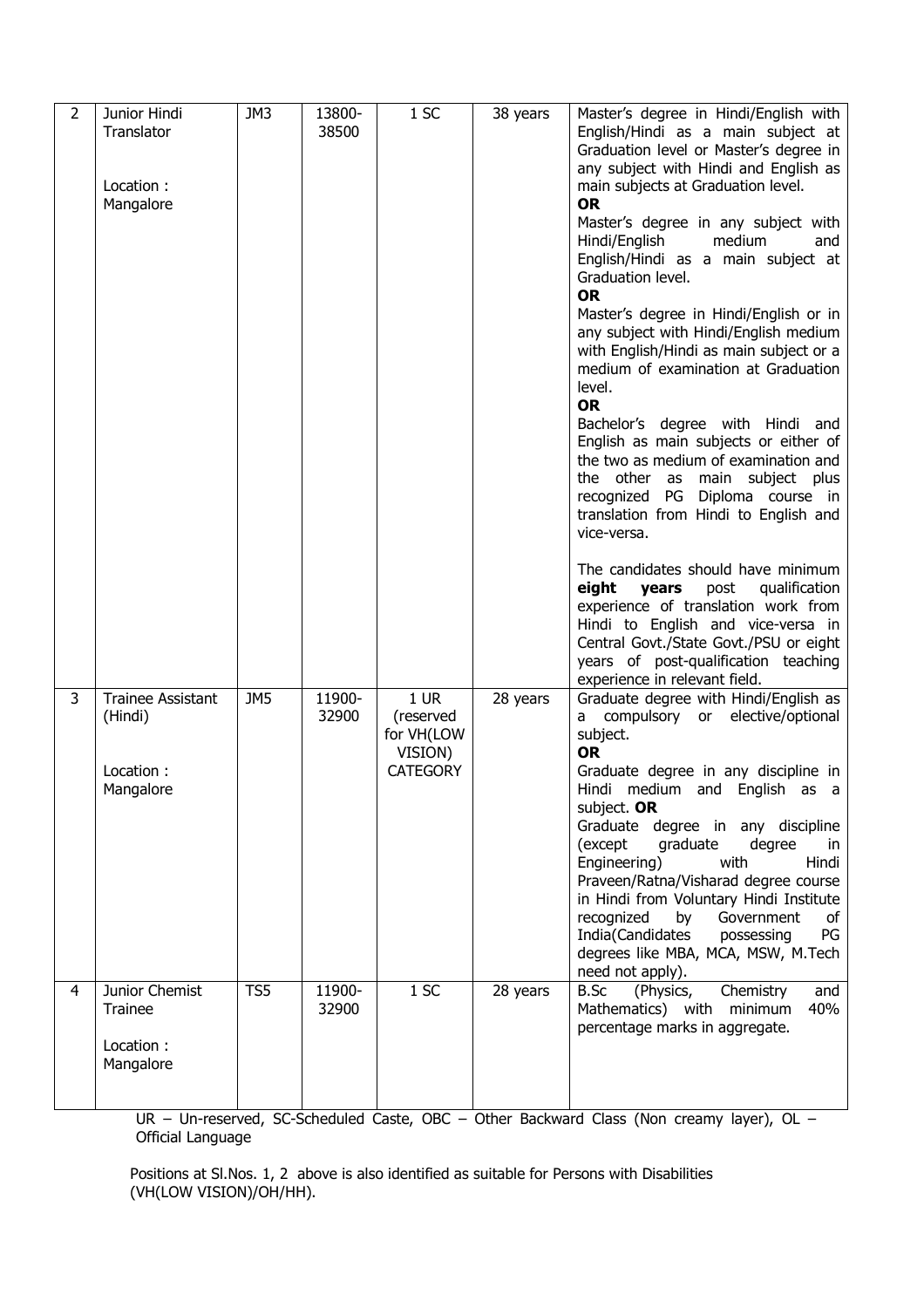## **ELIGIBILITY CRITERIA: Candidates are requested to read the web advertisement carefully and should satisfy themselves about meeting the eligibility criteria before applying for the said positions.**

- **1.** The cutoff date for deciding the maximum permissible **age** and **experience** (wherever applicable) as per eligibility criteria shall be the last day of the month subsequent to the month in which the advertisement is issued that is 31/05/2016 . Experience shown must be the minimum relevant experience for the function, after obtaining necessary qualification (post qualification work experience) including 'On the Job' training period. In order to compute post qualification work experience, the period of work experience starting from the month immediately succeeding the month and year of final examination in which the candidate acquires the minimum essential educational qualification shall be considered. **Percentage of marks should be aggregate of all years/semesters i.e., total marks obtained over total maximum marks of all years/semesters without giving any weightage to any particular year/semester.**
- **2.** Wherever specific relevant experience has been prescribed, please note that applications not fulfilling this specific criterion will not be considered.
- **3.** Candidates belonging to General category must have 60% aggregate in the qualifying examination, whereas candidates belonging to SC/OBC shall have 40% marks in aggregate.
- **4. Age Relaxation**: SC 5 years, OBC (Non-creamy layer) 3 years Ex-Servicemen (EXSM) as per Govt. directives.
- **5. Age relaxation for candidates belonging to Persons with Disability (PwD) category having minimum 40% disability**: 10 (ten) years relaxation in addition to the relaxation applicable to SC/OBC mentioned above

**Note: The age relaxation for SC/OBC category is applicable only where the respective post is reserved for SC/OBC. The age relaxation for PwD category is applicable across all the posts.** 

- **6. The candidates selected in JM5/TS5 grade shall be placed under training for a period of two years. On successful completion of two year training period they will be placed as Junior Chemist/Assistant(Hindi) on probation for a period of one year. During the period of training they shall receive basic pay in the corresponding scale of pay, applicable DA and perquisites @ 49 % of basic pay.**
- **7.** The application form shall be duly filled in legible handwriting or typed and the candidate shall ensure that all the fields are filled properly. The self attested copies of all educational qualifications mentioned in the application form have to be attached.

# **The candidates are required to attach the following self attested documents along with the application form as mentioned below**:

# a) **For Date of Birth(DOB) Proof** –

**or** *or* **or** 

i)Copy of SSLC marks card/Matriculation certificate mentioning date of Birth.

ii)school leaving certificate indicating date of birth,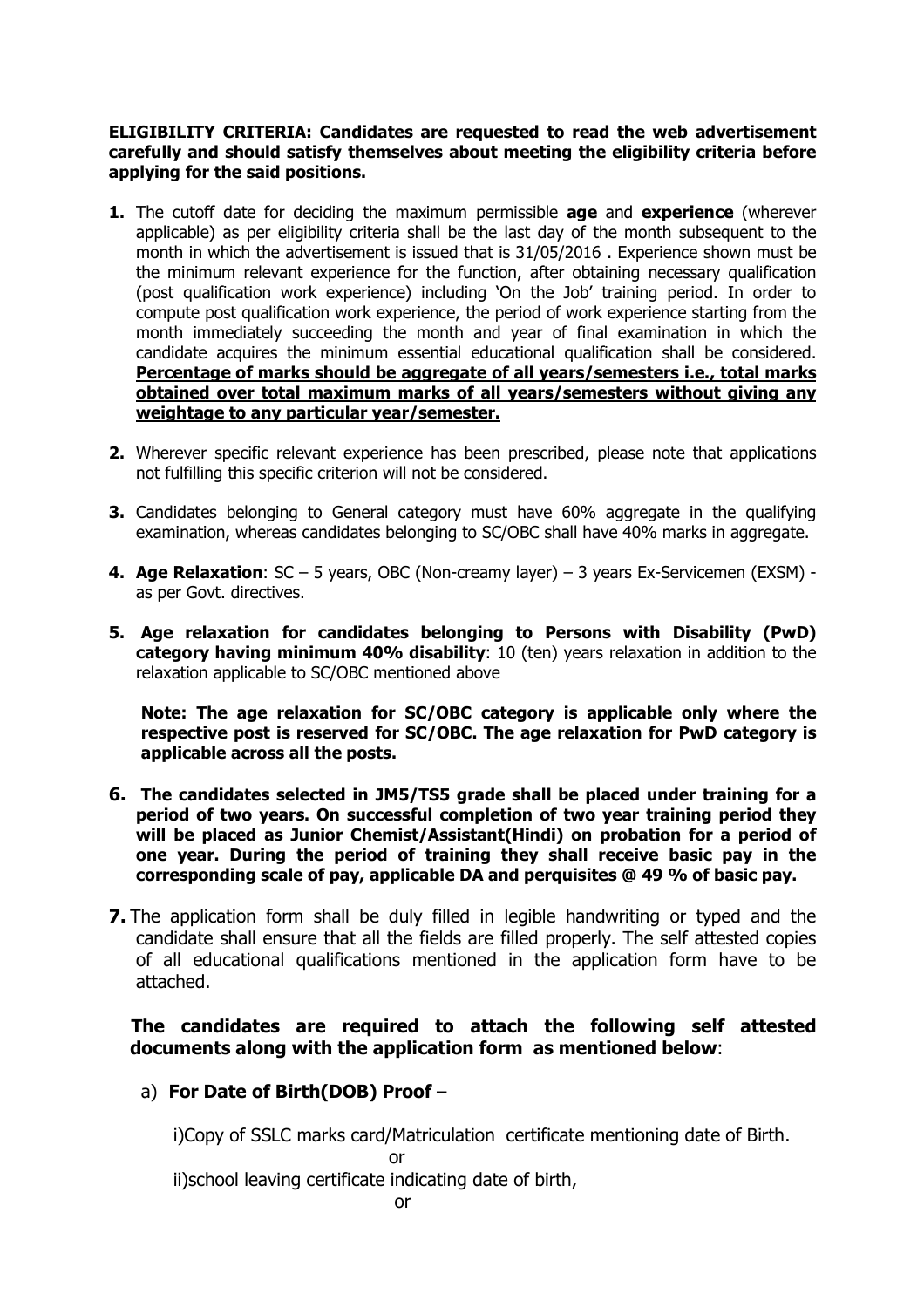# iii) municipal birth certificate

**or** and the state of the state of the state of the state of the state of the state of the state of the state of the state of the state of the state of the state of the state of the state of the state of the state of the s

iv) a certificate granted by the previous employer indicating date of birth, if employed with central/state government or Public sector undertaking duly selfattested.

# **Qualification (All of the following)**

b) i) Each year/semester marks card of diploma/ degree.

ii) Final diploma/ degree certificate. Provisional passing certificate(in case Final degree/diploma certificate is not available ).

 Percentage of marks should be aggregate of all years/semesters i.e total marks obtained over total maximum marks of all years/semesters without giving any weightage to any particular year/semester.

# **Experience:**

- c) i) **Past Employment**:
	- Experience letter/ relieving letter issued by the employer giving details of his period of service in previous employment.

# ii) **Current Employment(All of the following):**

- Proof of date of joining
	- a) Copy of offer letter issued by the company.
	- b) Copy of Appointment letter issued after joining indicating the date of joining the company/ Internal communication order issued by company indicating the date of joining the company.
	- c) Latest salary slip for the month of March 2016(only).
- iii) **In case the candidate is employed in Government organizations / Public sector undertakings / Autonomous Bodies owned by the Government, should forward their application through proper channel. However they may also produce the NO OBJECTION CERTIFICATE at the time of interview if their applications were not routed through proper channel, failing which they will not be allowed to appear for the interview.**
- d) Candidates belonging to reserved category i.e SC/ST/OBC(NCL) must submit copy of caste certificate as per the format prescribed by the Government of India. Candidates may please note that requests for change of category in the application form once submitted will not be entertained.
- e) In case of PWD candidates, Disability certificate issued by the Competent Authority as per the Act. Only such person, who suffers from not less than 40% of relevant Disability are eligible to be considered under PWD as per "the Persons with Disabilities(Equal Opportunities, Protection of Rights & Full Participation)Act 1995.
- f) Candidates from Armed forces and presently in the last year of service need to submit certificate/letter of Competent Authority stating the last date of service for availing the age relaxation applicable to ex-servicemen.
- g) Candidates paying application fee are required to attach MRPL copy of the challan along with the application. The processing fee is non-refundable and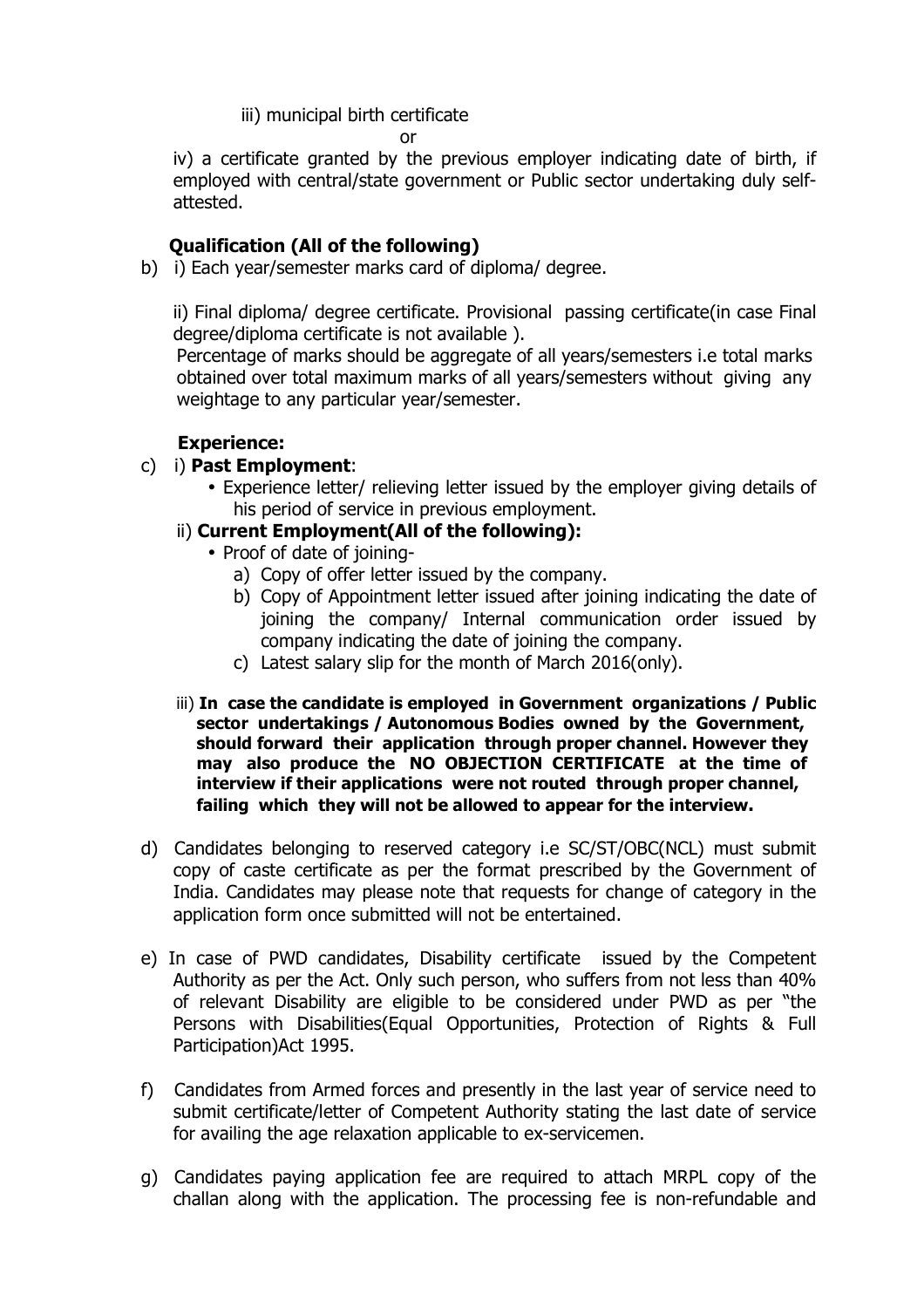candidates are therefore advised to ensure their eligibility for the post before applying.

 **Incomplete applications not supported by copies of relevant self attested documents in support of age, qualifications (mark sheet/degree), experience and caste/category certificate (in case of SC/ST/OBC/PWD/Ex-servicemen), as specified above in point no 7 of important instructions will be rejected and not considered for further recruitment process.**

 **Also applications of candidates not fulfilling the eligibility criteria or those received after the last date of receipt of applications shall not be considered and treated as Rejected and the application money will not be refunded.** 

 **While applying for a post in response to the advertisement, candidates must ensure that all particulars filled by them in the application format are correct and complete in all respects. In case it is detected at any stage of the recruitment process that a candidate does not fulfill the eligibility criteria or has submitted false information or has suppressed any material facts, his/her candidature will automatically stand cancelled. If any of the above shortcomings are detected even after appointment, his/her services are liable to be terminated without any notice. In case any of the above mentioned conditions are not fulfilled, the application of the candidate will be summarily rejected and no communication in this regard will be entertained.** 

### **8. Selection Process**

Selection process shall consist of Written Test. The candidates will have to qualify written test for selection.

### **9. HOW TO APPLY**:

Candidates are requested to read the instructions and ensure correctness of the data before applying. The envelope containing the application should be super scribed with position applied for, and send by post/courier to the Sr. Manager (HR-Recruitment), Mangalore Refinery and Petrochemicals Ltd., Post Kuthethur, Mangalore – 575030, on or before **20/05/2016**. **Candidates belonging to General and OBC category must pay an application fee of** ` **350/- (Rupees Three hundred and fifty only) in favour of Mangalore Refinery and Petrochemicals Ltd.**, **Account No. 00000010981274266 (IFSC Code SBIN0000871)** by downloading the challan format enclosed with the Advertisement in the company's Website(www.mrpl.co.in) in any branch of State Bank of India. However, Bank Commission charges shall be paid by those who make payment through challan. SC/ST/PWD/Ex-Servicemen are exempted from paying application fee. Candidates forwarding applications which are not as per the prescribed format and without application fee, as given in the web advertisement, will be rejected. Documents sent by Email or hand delivery will not be considered.

Last Date for Receipt of Applications: **20/05/2016**.

### **10.GENERAL INSTRUCTIONS:**

a) All the qualifications specified above should be recognized by Board of Technical Education / UGC/AICTE.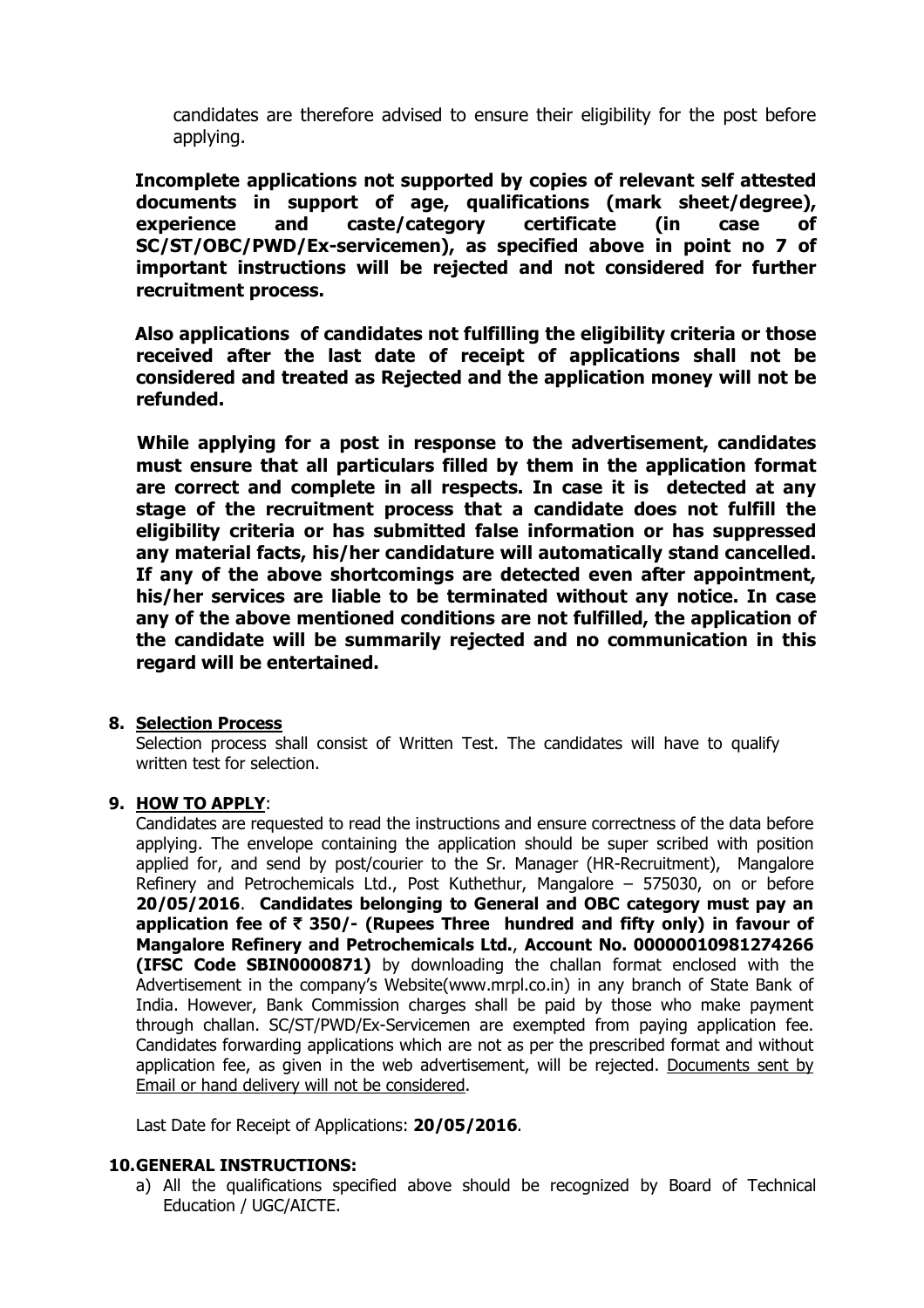- b) **For post at Sl.No. 4 candidates possessing BE/B.Tech/AMIE and Post Graduate degrees viz; ME/MTech and professional/Master Degrees like MBA/MCA/MSW/MSC need not apply. Such applications will be summarily rejected.**
- c) SC/ST/PWD Candidates called for Written Test, shall be reimbursed  $^{2nd}$  class Rail / Bus fare from their correspondence address in India on production of rail / bus ticket and self attested documents in support of eligibility such as Date of Birth proof, caste certificate and qualification marks cards / certificates along with originals for verification. With regard to percentage of disability for PWD, the PWD Act/DOPT guidelines will be followed. The PWD candidates will be reimbursed travel cost as above, for an attendant, wherever applicable, as per Govt. guidelines. However, local travel cost, if any, shall be borne by the candidates.
- d) Location of the job is at Mangalore. However, employees are liable to be transferred to any place in India or abroad, within the same Organization, one of the group companies of ONGC or any other Organization.
- e) Working knowledge of Hindi is desirable.
- f) Preference will be given to candidates with NCC / National Apprentice Training Certificate.
- g) Recruitment of Minority as per applicable Government guidelines.
- h) In case large numbers of applications are received, Management reserves the right to raise the minimum eligibility standards/ criteria.
- i) Requests for change of category once declared in the application will not be entertained.
- j) Experience in PSU/ Private needs to be specified.
- k) The vacancies and reservation indicated above is tentative and may increase or decrease in the relevant categories at the discretion of Management and in Compliance with Presidential Directives on reservation at the time of appointment. Depending on the requirement, the Company reserves the right to cancel / restrict / curtail / enlarge the number of vacancies and recruitment process, if need so arises, without any further notice and without assigning any reason thereof.
- l) Satisfactory Character & Antecedents report would be required once selected and the Management reserves the right to out-rightly dismiss the candidate whose report is not found satisfactory.
- m) Canvassing in any form shall disqualify the candidature.
- n) Management reserves the right to fill or not to fill the posts and mere fulfillment of qualification, experience and other eligibility requirements laid down, does not entitle a candidate to be called for the written test.
- o) Candidates must mention correct and active e-mail ID/Contact nos. for various communications.
- p) Application fee will not be returned/refunded due to any reasons, what so ever.
- q) Documents received after the last date for submission of documents will not be considered.
- r) Any legal proceeding in respect of any matter of claim or dispute arising out of this advertisement and / or an application in response there to can be instituted only in Mangalore and courts / tribunals / forums at Mangalore only shall have sole and exclusive jurisdiction to try any such case / dispute.
- s) In the event any applicant has litigated with his / her employer in the past, the same should be clearly mentioned in brief.
- t) Management reserves the right to create and operate a panel of suitable candidates, for one year.
- u) Any amendment/corrigendum shall be hoisted only on the Company's website www.mrpl.co.in . Candidates may regularly check for updates.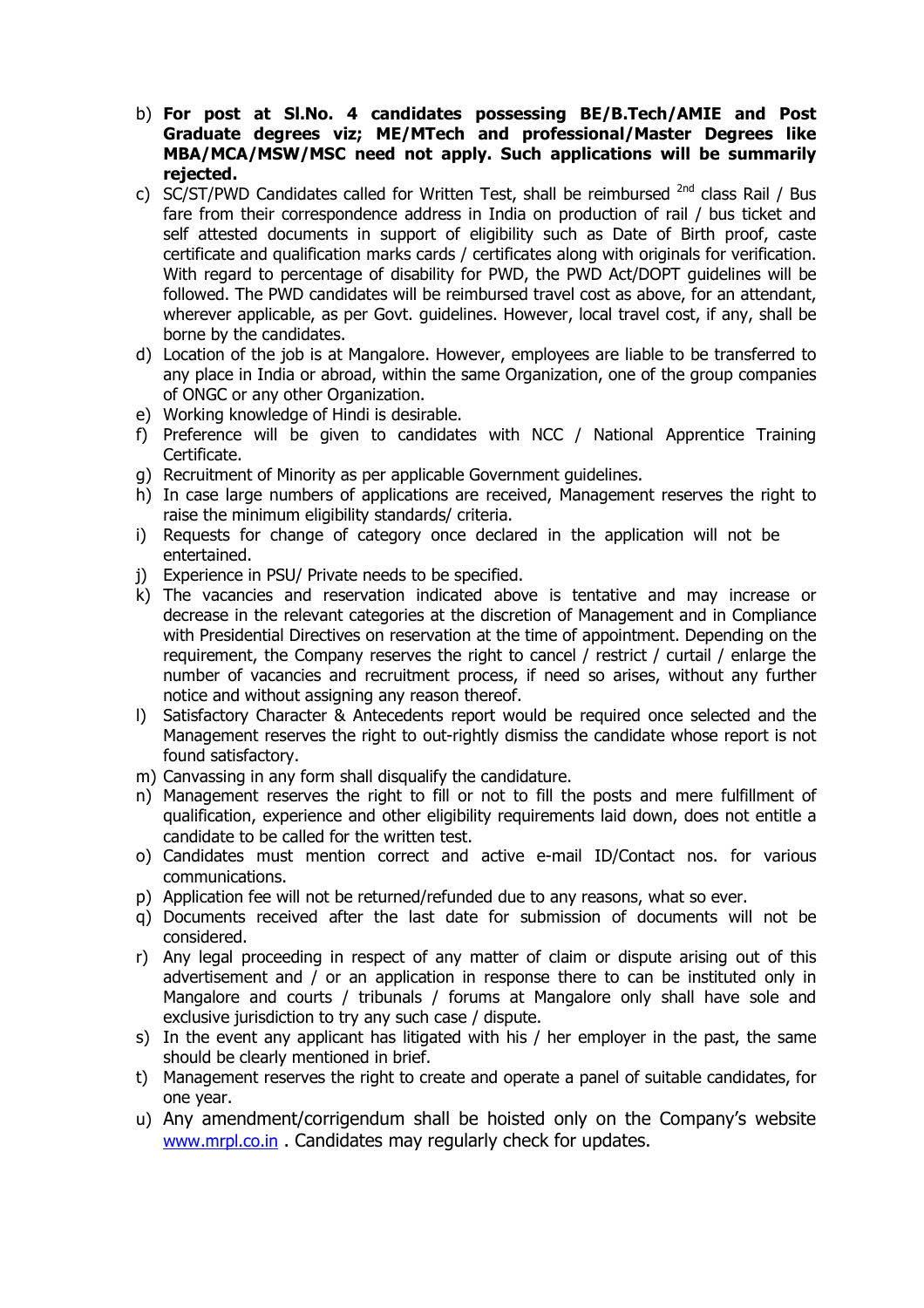### **APPLICATION**  (TO BE FILLED IN CAPITAL LETTERS)

|                                                                                          | passport size<br>photograph here |
|------------------------------------------------------------------------------------------|----------------------------------|
| 1. Advt. No.: 65/2015                                                                    | and sign across                  |
|                                                                                          |                                  |
|                                                                                          |                                  |
|                                                                                          |                                  |
| 5. Date of Birth: (dd/mm/yyyy) : ______________ Day ____________ Month ____________ Year |                                  |
|                                                                                          |                                  |
| 7. Nationality: _____________                                                            |                                  |
| 8. State of Domicile (state belongs to) :_____________                                   |                                  |
| 11. Category (GENERAL/SC/ST/OBC-Non creamy layer): _____________________________         |                                  |
| 12. Do you belongs to PWD/ Ex-servicemen category( Please specify): ______               |                                  |
| 11. In case PWD indicate the degree of Disability: __________%                           |                                  |
| 12. Type of Disability (OH/HH/VH): ___________                                           |                                  |
| 13. Sex (Write M or F): ______                                                           |                                  |
| 14. Complete Correspondence Address:                                                     |                                  |
|                                                                                          |                                  |
|                                                                                          |                                  |
|                                                                                          |                                  |

District \_\_\_\_\_\_\_\_\_\_\_\_\_\_\_\_\_\_\_\_\_\_\_ State \_\_\_\_\_\_\_\_\_\_\_\_\_\_\_\_ Pin .\_\_\_\_\_\_\_\_\_\_\_\_\_\_\_\_\_\_\_\_\_

15. Qualification (Secondary School onwards-mention the exact date of passing):

| Name of<br>Exam.<br>Passed | Name of<br>Institute /<br><b>University</b> | Duration of<br>Course | Date of<br>Admission<br>(DD/MM/YY) | Date of Passing<br>(DD/MM/YY) | # Percentage of<br>Marks obtained |
|----------------------------|---------------------------------------------|-----------------------|------------------------------------|-------------------------------|-----------------------------------|
|                            |                                             |                       |                                    |                               |                                   |
|                            |                                             |                       |                                    |                               |                                   |
|                            |                                             |                       |                                    |                               |                                   |
|                            |                                             |                       |                                    |                               |                                   |

# in case of CGPA / OGPA/SGPA or Grade, mention equivalent percentage of marks as per University / Institute norms. Percentage of marks not to be rounded off.

16. Hindi Proficiency level (studied Hindi up to):

**continued to page………2** 

Paste your recent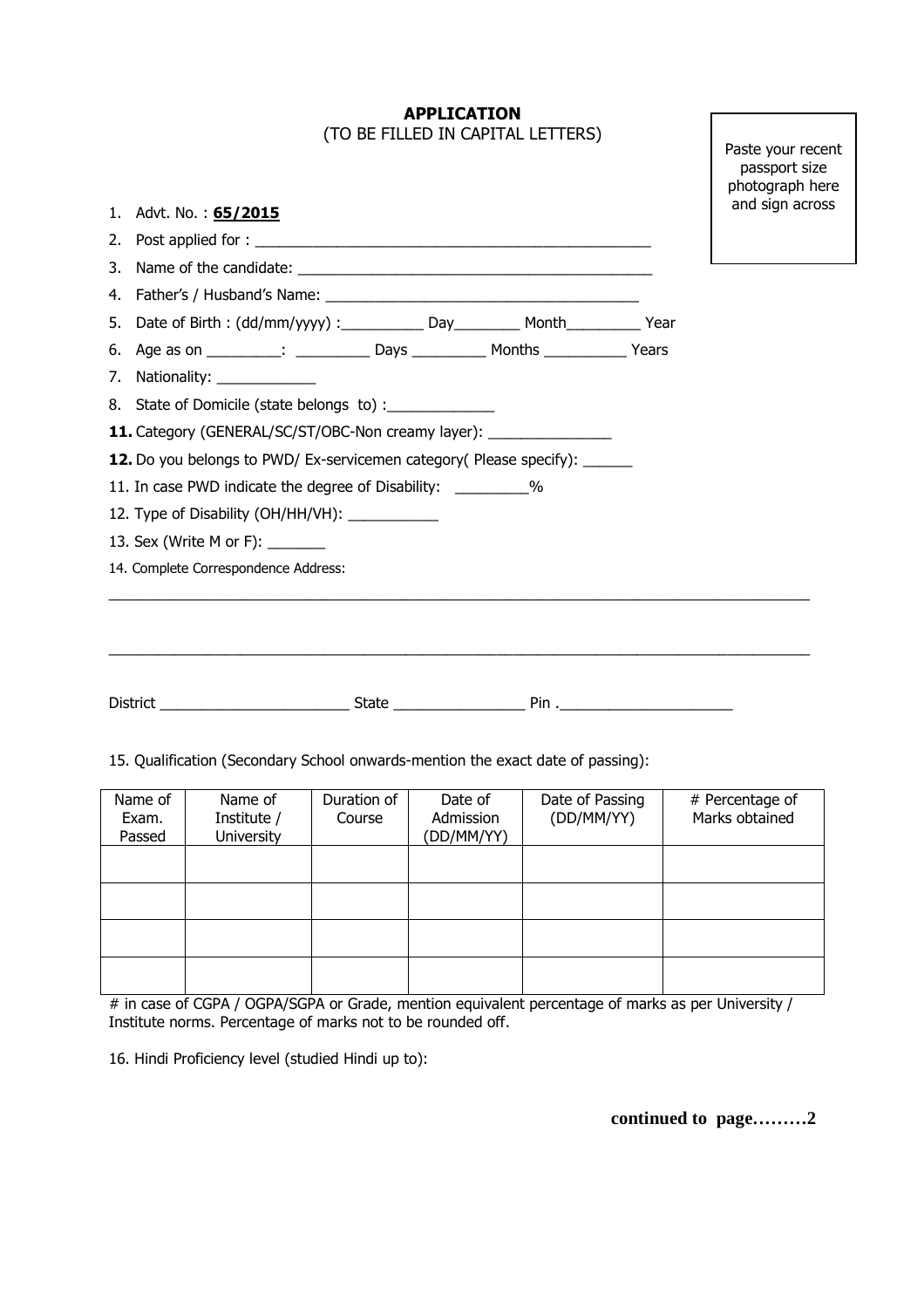#### 17. Work Experience(mention all post qualification work experience clearly indicating date of joining and relieving in dd/mm/yyyy format):

| Name & Address of<br>the Organization /<br>Employer | Post held |                     | Period of employment<br>(dd/mm/yyyy) | Nature of Job | Nature of<br>Industry | Salary<br>Drawn(Scale of<br>pay, Grade pay, | Reason for<br>leaving |
|-----------------------------------------------------|-----------|---------------------|--------------------------------------|---------------|-----------------------|---------------------------------------------|-----------------------|
|                                                     |           | <b>From</b><br>date | To<br>date                           |               |                       | total<br>emoluments)                        |                       |
|                                                     |           |                     |                                      |               |                       |                                             |                       |
|                                                     |           |                     |                                      |               |                       |                                             |                       |
|                                                     |           |                     |                                      |               |                       |                                             |                       |
|                                                     |           |                     |                                      |               |                       |                                             |                       |
|                                                     |           |                     |                                      |               |                       |                                             |                       |
|                                                     |           |                     |                                      |               |                       |                                             |                       |

18. Challan (Rs.350/-) No. \_\_\_\_\_\_\_\_\_\_date of payment\_\_\_\_\_\_\_\_\_\_Issuing Bank/Branch\_\_\_\_\_\_

19. E-mail id : \_\_\_\_\_\_\_\_\_\_\_\_\_\_\_\_\_\_\_\_\_\_\_\_\_\_\_\_\_\_\_\_\_\_\_\_\_\_\_\_\_\_\_\_\_

20. Phone No.: \_\_\_\_\_\_\_\_\_\_\_\_\_\_\_\_\_\_\_\_\_\_\_\_\_ Mobile No. \_\_\_\_\_\_\_\_\_\_\_\_\_\_\_\_\_\_\_\_\_\_\_\_\_\_

21. Source of Advertisement: \_\_\_\_\_\_\_\_\_\_\_\_\_\_\_\_\_\_\_\_\_(Name of Newspaper or Journal or Website)

I hereby declare that the above information is true to the best of my knowledge. I understand that my candidature will be cancelled; if the information is found to be false or incorrect or my application is incomplete. I have read and understood "Important Instruction" at Clause no. 5 in the detailed advertisement.

Place & Date: \_\_\_\_\_\_\_\_\_\_\_\_\_\_\_\_\_\_\_\_\_\_\_\_\_ Signature: \_\_\_\_\_\_\_\_\_\_\_\_\_\_\_\_\_\_\_\_\_\_\_\_

NB: Please use separate sheet if space is inadequate for filling SL no 15 & 17. The format must be the same. Please sign on each page of the application form. Wherever dates are to be entered, it should be invariably in (dd/mm/yyyy) format. Exact date of joining and release from employers has to be mentioned in (dd/mm/yyyy) format.

**continued to page………3**